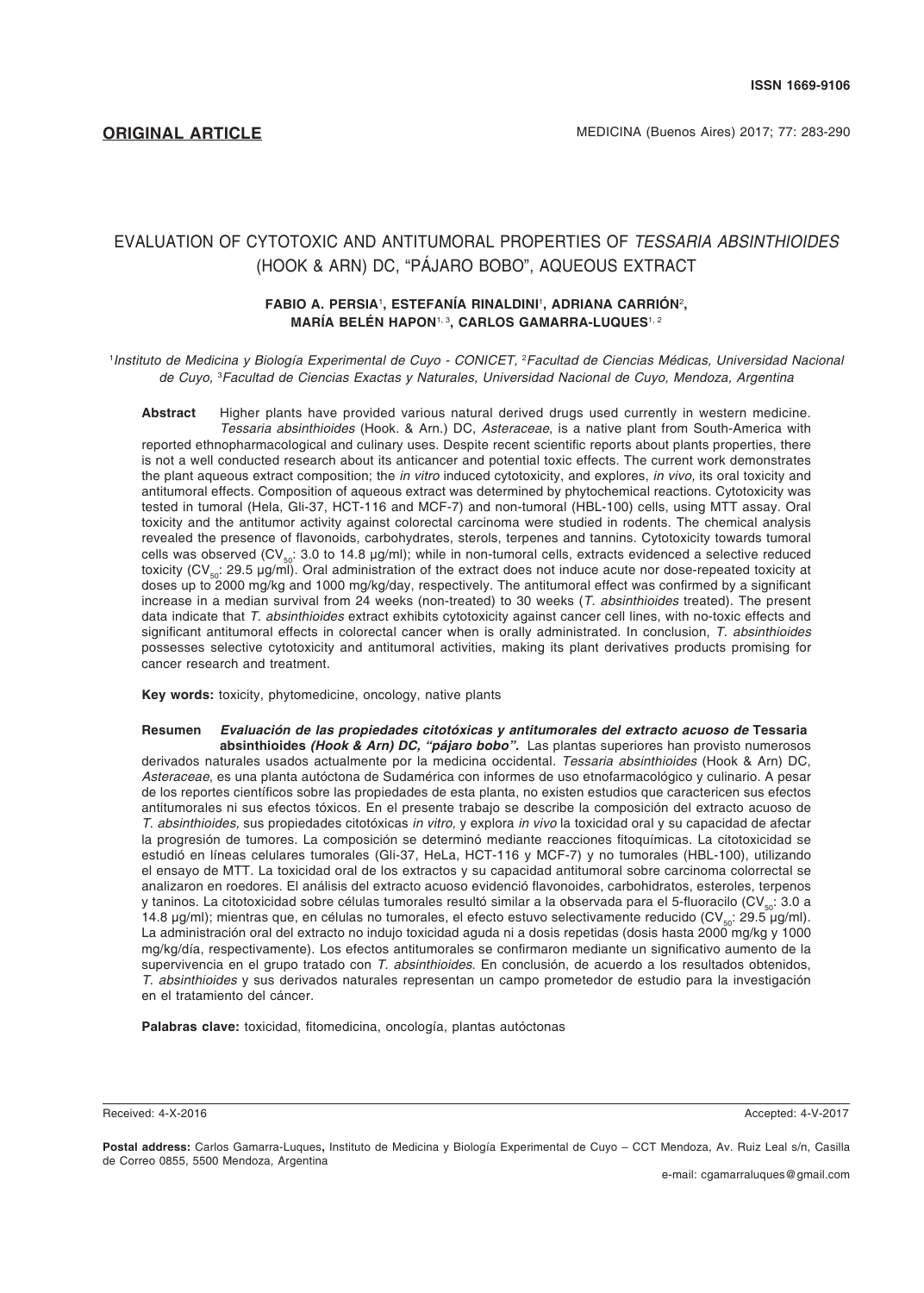Along with compounds from terrestrial microorganisms, the constituents of higher plants have provided a substantial number of the natural product-derived drugs used currently in western medicine1 . Elucidation of bioactive plants derived compounds is an expanding field of research, particularly of species that are used in systems of traditional medicine or are utilized as botanical dietary supplements.

*Tessaria absinthioides* (Hook. & Arn.) DC from the family *Asteraceae*, is currently named 'pájaro bobo', 'suncho negro', or 'brea'. It is a frequent species inhabiting sandy and wet soils in Bolivia, Chile, Uruguay and Argentina, where it covers thousands of square miles in the river basins<sup>2</sup>. It is an aromatic plant commonly used in traditional medicine and as spices or seasonings through Argentina and Chile territories<sup>3</sup>. Its infusions have been employed since Aymara and Huarpe folk Medicine´s as an hypocholesterolemic, balsamic, expectorant, for hepatitis, renal insufficiency, diabetes and "empacho" (digestive disorder with a halt of undigested food and non-digestible substances, provoking a stagnation of intestinal transit), along both countries $4-6$ .

The potential therapeutic use of this plant derivatives, have conducted to the isolation of pharmacologically active components with specific biological activities. The aqueous and organic extracts and its purified essential oils have demonstrated virucidal activity against herpes simplex virus type 1 and 2, poliovirus type 2; and Junin virus<sup>7</sup>. The hidroalcoholic extract, constituted by coumarins, flavonoids, tannins and saponins, have been related to anti-inflammatory effects by inhibition of pro-inflammatory enzymes<sup>8</sup>. Insecticidal effects have been related to isolated sesquiterpenes which induce topical toxicity, growth alteration effects and repellent activity to *Tenebrio molitor* and *Tribolium castaneum* larvae, a serious stored-product insect pest with a world–wide distribution<sup>9, 10</sup>. Furthermore, isolated tessaric acid has shown *in vivo* gastric cytoprotective activity<sup>11</sup>.

Despite recent scientific reports about the plant derived compounds identification and activities, in accordance to our knowledge, there is not a well conducted research about its antitumoral properties and potential toxic effects in animal models. In consequence, the present work aims were: to determine by phytochemical qualitative analysis the composition of *T. absinthioides* aqueous extract; to study the extract *in vitro* activity against tumoral and non tumoral cell lines; to discard toxicity induced by its oral administration in laboratory healthy animals; and to show the extract capability to affect *in vivo* tumor induction. The results of this work are compared with the chemotherapeutic agent 5-fluoracil (5-FU), which have well characterized antitumoral and toxic effects.

#### **Materials and methods**

*Tessaria absinthioides* (Hook & Arn) DC, was collected in Lavalle-County, Mendoza-Argentina (33°44'10"S, 68°21'30.5"W). A voucher specimen (MERL-61823) was deposited in the Mendoza Ruiz Leal herbarium. Leaves were obtained immediately. Then, 20 g of leaves were autoclaved in 200 ml of distilled water. Solids were separated by filtration and the obtained volume was lyophilized. At the moment of use, lyophilized was reconstituted with milliQ water (1 g/ml) and sterilized by passing through a 0.22 µm pore size filter.

A qualitative phytochemical screening for chemical constituents was realized on the aqueous extract. Alkaloids<sup>12, 13</sup>, flavonoids<sup>14</sup>, resins<sup>15, 16</sup>, carbohydrates<sup>17</sup>, amino acids<sup>18</sup>, sterols/ terpenes<sup>19</sup>, and tannins<sup>20</sup> were evidenced by colorimetric, and precipitation reactions. Identified chemical constituents were extracted by solid-liquid procedures from 1 g of lyophilized crude extract by selective solvents (HPLC grade – J.T Baker), dried obtained compounds were quantified.

*In vitro* studies were realized in the human cell lines: HeLa, uterine cervix adenocarcinoma; Gli-36, glioblastoma; HCT-116, colorectal carcinoma; MCF-7, breast adenocarcinoma; and HBL-100, non-tumoral epithelium (American Type Culture Collection, ATCC); and cultured in DMEM, supplemented with 10% fetal bovine serum, 100 IU of penicillin and 100 μg/ml streptomycin (GIBCO - USA). Culture conditions were fixed at 37 °C, in a humidified atmosphere enriched by 5%  $CO<sub>2</sub>$ .

The cytotoxic activity was studied by MTT [(3-(4,5-dimethylthiazol-2-yl)-2,5-diphenyl tetrasodium bromide)] assay. This process requires active mitochondria, and the amount of MTT cleaved is directly proportional to the number of viable cells present. Cells were seeded in 96-well microplates; 24 hours later, the medium was aspirated and replaced by medium containing *T. absinthioides* (0 to 50 μg/ml) or 5-FU (Filaxis®, Argentina) at indicated doses (0 to 50 μg/ml). Then, cells were incubated for 72 hours; thereafter, medium was replaced by 100 μl of MTT solution (0.5 mg/ml in DMEM, without phenol red nor FBS) and incubated for an additional 4 h. MTT solution was then removed and 100 μl of DMSO added; the plates were shaken for 10 min to dissolve the formazan crystals. The optical density was measured using a ThermoScientific Multiscan Elisa reader at 570 nm. The optical density obtained in untreated cells was taken as 100% viability and the other values were calculated in accordance with controls (concentration 0 µg/ml). The assay was performed three times in triplicate. To quantify the measured cytotoxicity, the 50% of cell viability  $(CV_{50})$  was used.

The animals used in this work were cared in accordance with the Guiding Principles in the Care and Use of Animals of the US National Institute of Health. All procedures were approved by the Institutional Animal Care and Use Committee of School of Medical Science, Universidad Nacional de Cuyo (Protocol approval N°30/2014).

To perform the *in vivo* toxicity studies, Sprague Dawley rats bred in our laboratory, 8 weeks-old at the onset of treatment were used. They were kept in a controlled light (lights on 6:00 AM to 10:00 PM) and temperature (22-24 °C) room. Rats chow and tap water were available ad libitum.

The acute toxicity study procedure was performed according to the guideline for the testing of chemicals, acute oral toxicity (OECD 2001<sup>21</sup>). A single dose of aqueous extract, was administered by oral gavage to 4 groups of 3 female and 3 male rats each, at doses of 0 (described as control group), 50, 300, or 2000 mg/kg, respectively. The rats were monitored for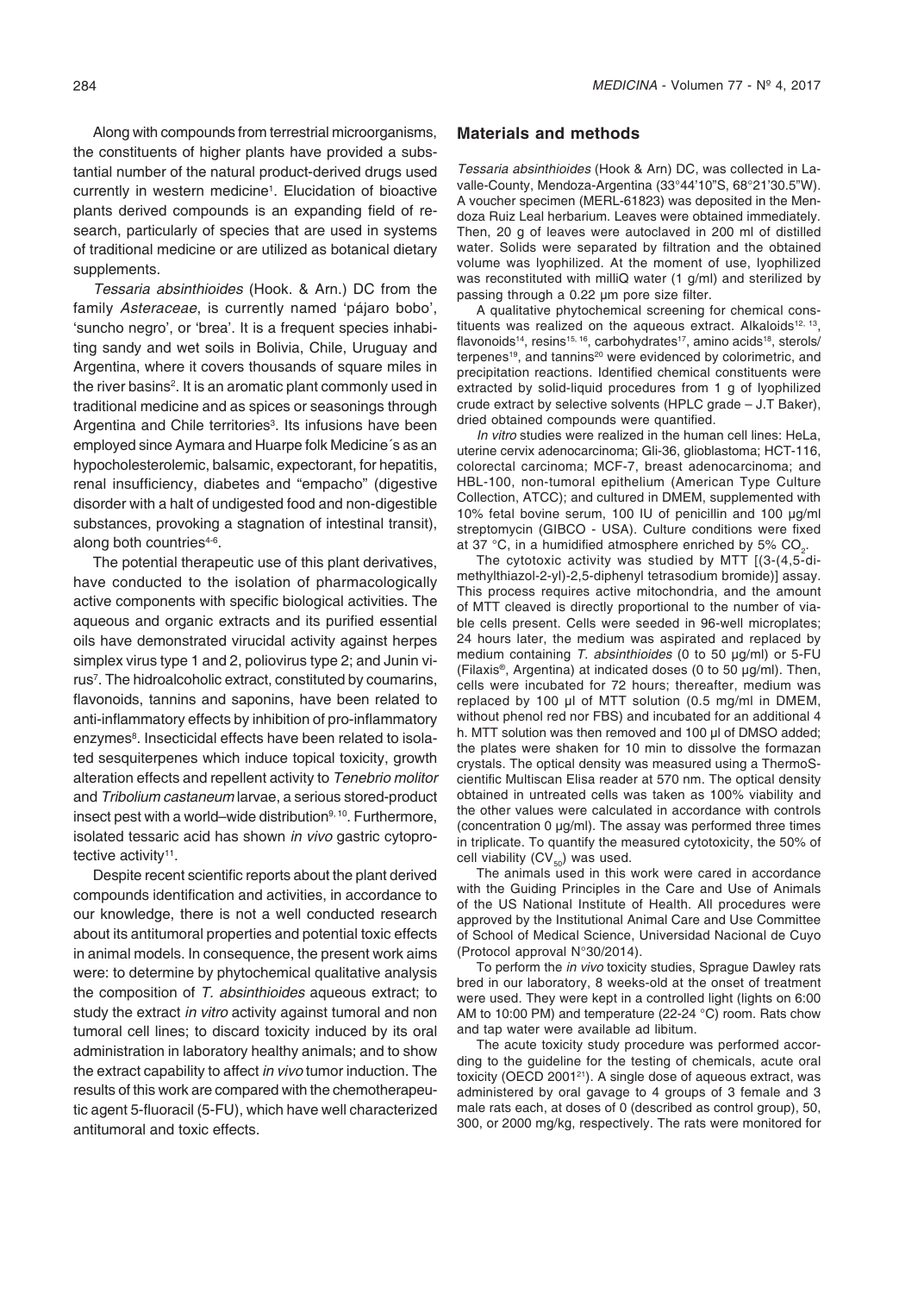mortality, body weight changes and other clinical signs during 14 days after dosing. All rats were necropsied to detect grossly observable evidence of organ or tissue damage or dysfunction.

The 28-day repeated-dose study was performed according to the guideline for the testing of chemicals, repeated dose 28-day oral toxicity study in rodents (OECD 2008<sup>22</sup>). Four groups of 3 female and 3 male rats each were administered daily, for 28 days, by oral gavage doses of aqueous extract of *T. absinthioides*. The doses were 0 (described as control group), 250, 500 and 1000 mg/kg/day. Body weights, water consumption, and general clinical observations were evaluated three times a week. All animals were evaluated daily for abnormal behavior and presence of clinical symptoms considered as endpoints. Observation time was extended until 1 day after the exposure period. Then, animals were sacrificed and given a gross and microscopic pathology examination. Troncal blood was collected; one aliquot was obtained with 10% EDTA and used for blood cells quantification. The other aliquot was collected to serum separation and then used for biochemical determinations.

The *in vivo* antitumor activity of aqueous extract was studied in adult male BALB/c mice, bred in our laboratory, 6 weeks old at the onset of treatment. They were kept in a light (lights on 6:00 AM to 10:00 PM) and temperature (22-24 °C) room. Mice chow (Cargill, Córdoba, Argentina) and tap water were available *ad libitum*. Four groups of 8 animals each were separated. Group 1, did not receive treatments and was considered as survival control. In the other 3 groups, colorectal tumor induction was performed by DMH, 20 mg/kg/week, for 22 weeks, S.C.<sup>22</sup> Group 2, animals were tumor inducted and did not receive other treatment, it was considered as indicative of no treated tumor survival. Group 3, 8 weeks after tumor induction, animals receive 5-FU 30 mg/kg/week, I.P.<sup>23</sup>, until animal sacrifice. Finally (group 4), 8 weeks after tumor induction, animals were treated with a dilution of lyophilized *T. absinthioides* in the drinking water. Mice extract consumption was 300 mg/animal/day, until animal sacrifice. *T. absinthioides* dose was selected as a higher concentration of extract that not affected the animal water consumption. The human endpoints to sacrifice animals were: reduction of spontaneous activity, respiratory difficulty, not eating/drinking, increased/decreased weight more than 20%, diarrhea, no micturition, anal bleeding and anal tumor protrusion.

Along the work, data are expressed as mean  $\pm$  standard error (SEM) and analyzed using GraphPad Prism 5.0 software. To assess the 50% of cell viability  $(CV_{50})$ , a sigmoidal doseresponse analysis was performed; values were considered acceptable when goodness of fit showed R<sup>2</sup>≥ 0.90. Comparisons between two groups were done using Student's T test. When more than two groups were compared, one-way ANOVA followed by Dunnett's multiple comparison test was used. Animal survival curves were compared using a Mantel Cox test. In all cases, statistical significance was considered when p < 0.05.

### **Results**

The qualitative phytochemical analysis of the aqueous extract revealed the presence of different chemical groups. Strong positive reactions were registered for flavonoids, carbohydrates, sterols/terpenes, and tannins. Whereas, alkaloids, amino acids and resins were not detected. Present components were quantified and its dry weight, related to 1 g of aqueous extract lyophilized results as follow: flavonoids 76.5  $\pm$  3.2 mg/g, carbohydrates 4.3  $\pm$ 0.7 mg/g, sterols/terpenes  $244.4 \pm 16.0$  mg/g, and tannins  $27.1 \pm 1.3$  mg/g.

We next performed the standard MTT assay to demonstrate aqueous extract cytotoxicity against human cell lines (Fig. 1). A comparative study between treatments with *T. absinthioides* and 5-FU was completed on tumoral cells HeLa, Gli-36, HCT-116 and MCF-7; and non-tumoral



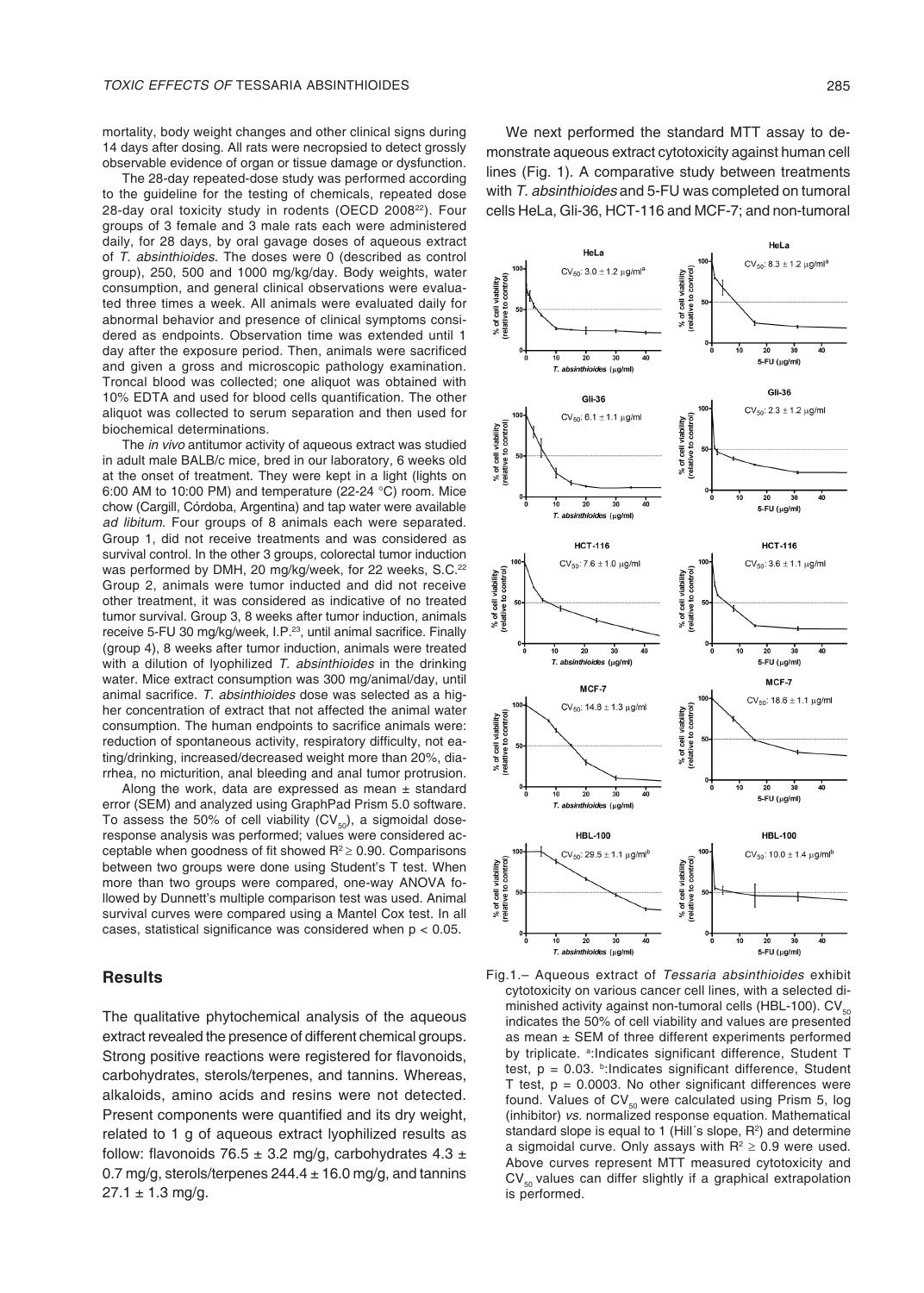HBL-100 cells. Induced cytotoxicity by *T. absinthioides* extract was strong in Hela and Gli-36 cells (CV<sub>50</sub>: 3.0 ± 1.2 and 6.1  $\pm$  1.1 µg/ml, respectively), intermediate in HCT-116 and MCF-7 (7.6  $\pm$  1.0 and 14.8  $\pm$  1.3 µg/ml, respectively) and moderate on HBL-100 (29.5  $\pm$  1.1 µg/ml). Meanwhile, a different pattern of response was observed when 5-FU was a treatment. The  $CV_{50}$  calculated by cell line, was: Gli-36, 2.3 ± 1.2 μg/ml; HCT-116, 3.6 ± 1.1 μg/ ml; HeLa,  $8.3 \pm 1.2$  µg/ml; HBL-100,  $10.0 \pm 1.4$  µg/ml; and MCF-7,  $18.6 \pm 1.1$  µg/ml.

The present data demonstrate that uterine cervix carcinoma and breast cancer cell lines were more sensitive to *T. absinthioides* than to 5-FU. In Hela cells the difference was significant (Student T Test,  $p = 0.03$ ). On the contrary, in glioblastoma, colorectal cancer and non-tumoral cell lines 5-FU results more cytotoxic than the plant extract. Notably, when a normal cell line HBL-100 was tested, the measured CV<sub>50</sub> induced by *T. absinthiodes* resulted significantly higher (3 folds) than the 5-FU obtained value (Student T Test,  $p = 0.0003$ ). An increase in CV<sub>50</sub> indicates lower cytotoxicity, when the effect is observed in non-tumoral cells (HBL-100), these results indicate a *T. absinthiodes* selective toxicity against cancer cells.

Then, we performed neurobehavioral, anatomical, hematological and serological studies on Sprague Dawley healthy rats to examine possible alterations induced by

*T. absinthioides* treatment, with special attention in toxic signs similar to those reported for 5-FU treatment.

One dose by gavage of aqueous extract, at concentrations of 0, 50, 300, or 2000 mg/kg/bw did not determine acute toxicity. No females or males died as consequence of extract administration or into the period of 14 days after treatment; no animals showed neurobehavioral signs of toxicity. After necropsy, internal organs were analyzed and no-macroscopical signs of ischemia, bleeding, fibrosis or degenerative proliferation were observed. In consequence, it is possible to discard acute toxicity induced by oral administration of *T. absinthioides* up to 2000 mg/kg/bw.

Thereafter, we perform a dose-repeated-28-days study of toxicity. During the assay period, neuro-behavioral signs of toxicity were not registered and sensory/motor functions did not show alterations. When treatment finished, anatomo-pathological, blood and serological studies were performed to analyze whether treatment induce toxicity in detoxifying organs, such as liver, kidneys and lungs, or into a rapidly proliferating fraction of cells, such as spleen and circulating blood cells. Glucose, hepatic enzymes, urea and creatinine were determined to analyze liver and kidneys functional status. Serum values of glucose and urea were determined to evaluate metabolism integrity (Table 1). No toxic changes were registered at any used doses. Analytical results obtained at 0 and

| Details                | Females         |                                         | Males           |                 |  |
|------------------------|-----------------|-----------------------------------------|-----------------|-----------------|--|
|                        | Control         | Treated                                 | Control         | Treated         |  |
|                        |                 | Rats and organs weight (Mean $\pm$ SEM) |                 |                 |  |
| Body (g)               | $243.3 \pm 4.1$ | $252.6 \pm 6.9$                         | $415.3 \pm 5.4$ | $416.4 \pm 1.8$ |  |
| Liver $(g)$            | $6.3 \pm 0.3$   | $7.2 \pm 0.4$                           | $11.3 \pm 0.1$  | $11.7 \pm 0.4$  |  |
| Kidneys (g)            | $1.9 \pm 0.1$   | $2.0 \pm 0.1$                           | $3.0 \pm 0.1$   | $3.1 \pm 0.2$   |  |
| Spleen (g)             | $0.5 \pm 0.1$   | $0.6 \pm 0.1$                           | $0.7 \pm 0.1$   | $0.8 \pm 0.1$   |  |
| Lungs $(g)$            | $1.4 \pm 0.2$   | $1.6 \pm 0.1$                           | $1.7 \pm 0.1$   | $2.2 \pm 0.2$   |  |
|                        |                 | Blood cells determination               |                 |                 |  |
| Hematocrit (%)         | $34.9 \pm 1.8$  | $34.0 \pm 0.1$                          | $35.3 \pm 1.0$  | $35.0 \pm 0.9$  |  |
| Erythrocytes           |                 |                                         |                 |                 |  |
| $(106$ cells/ $\mu$ l) | $4.4 \pm 0.3$   | $4.2 \pm 0.3$                           | $4.4 \pm 0.2$   | $4.9 \pm 0.2$   |  |
| Leukocytes             |                 |                                         |                 |                 |  |
| $(103$ cells/ $\mu$ l) | $2.9 \pm 0.3$   | $2.8 \pm 0.5$                           | $3.1 \pm 0.3$   | $3.3 \pm 0.5$   |  |
| <b>Platelets</b>       |                 |                                         |                 |                 |  |
| $(105$ cells/ $\mu$ l) | $8.5 \pm 1.5$   | $8.1 \pm 0.9$                           | $11.5 \pm 0.5$  | $12.1 \pm 0.2$  |  |
|                        |                 | Serum biochemistry                      |                 |                 |  |
| Glucose (mg/dl)        | $95.5 \pm 4.0$  | $86.3 \pm 4.0$                          | $70.9 \pm 3.0$  | $76.1 \pm 10.0$ |  |
| ASAT/GOT (U/I)         | $71.4 \pm 3.0$  | $76.2 \pm 2.0$                          | $82.3 \pm 3.0$  | $82.9 \pm 2.0$  |  |
| ALAT/GPT (U/I)         | $41.7 \pm 3.0$  | $43.2 \pm 3.0$                          | $45.4 \pm 1.6$  | $47.7 \pm 3.0$  |  |
| Urea $(g/l)$           | $0.3 \pm 0.1$   | $0.3 \pm 0.1$                           | $0.4 \pm 0.1$   | $0.45 \pm 0.1$  |  |
| Creatinine (mg/l)      | $0.6 \pm 0.6$   | $0.6 \pm 0.6$                           | $0.6 \pm 0.3$   | $0.5 \pm 0.3$   |  |

TABLE 1.– *Sprague Dawley anatomical, hematological and serum biochemistry after 28 days of*  Tessaria absinthioides *oral administration compared with non-treated control group*

*Data presented are mean ± SEM of n = 3 animals per group. Comparisons by Student´s T test (p < 0.05) did not*  show significant differences between 0 and 1000 mg/kg/bw/day/dose.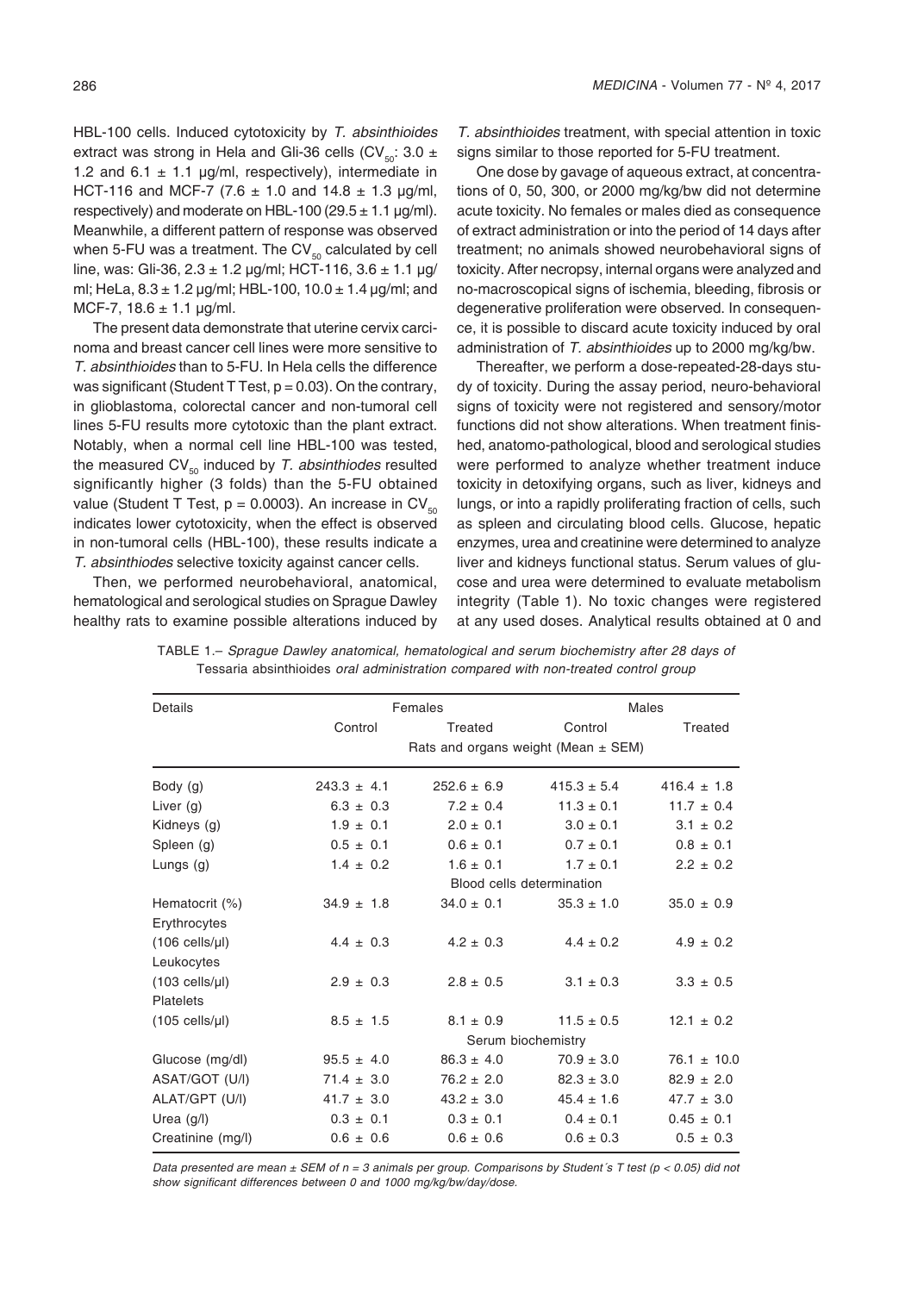1000 mg/kg bw/day are showed in Table 1. Final weight of females and males did not show significant changes. The organs of treated animals did not evidence differences in weight, color or structure. No macroscopical signs of ischemia, bleeding, fibrosis or degenerative proliferation were observed.

Hematocrit and the number of circulating blood cells were similar after treatment. Extract toxicity on rapidly proliferating cells or organs related to the hematological system can therefore be excluded. None of the assessed biochemical parameters showed statistical differences between groups.

All the parameters had no significant differences when 0 and 1000 mg/kg dose/bw/day were compared (Student´s T test,  $p \le 0.05$ ). Moreover, determined parameters are considered normal to the specie<sup>24</sup>.

Concluding, this section demonstrates that oral administration of *T. absinthioides* aqueous extract, for 28 days, it is not toxic at doses up to 1000 mg/kg bw/day.

After acute and 28 repeated-dose toxicity was discarded, to evaluate the capability of aqueous extract to exert *in vivo* antitumoral activity, we induced colorectal tumors in BALB/c mice by DMH administration. In the control group (animals without DMH tumoral induction) animals presented 100% survival. No spontaneous animal deaths were registered, and no animals evidence the humane endpoints criteria during the experimental time (52 weeks after tumor induction start).

All animals treated with DMH developed colorectal cancer and were sacrificed as consequence of tumor disease. Necropsy of animals evidenced 10 to 24 colorectal polyps (Fig. 2, right lower panel), without significant differences

between groups; neither difference in polyps´ volume were found. Histologic analysis of tumoral pieces confirms the diagnosis of colorectal adenocarcinoma (Fig. 2, right upper panel).

Only the median survival was different between the groups in which tumors were induced (Fig. 2, left panel). While no treated group median survival was 24 weeks after treatment starts, in 5-FU and *T. absinthioides* groups were 27 and 30, respectively. Differences between no treated group and *T. absinthioides* were significant (Mantel Cox test,  $p = 0.0071$ ). The presented data clearly indicate the antitumoral effects of *T. absinthioides* when is orally administrated. When *T. absinthioides* group is compared with 5-FU group, no significant differences were found (Mantel Cox test,  $p = 0.1179$ ).

## **Discussion**

In accordance with our results, *T. absinthioides* aqueous extract has a selective cytotoxicity against different human tumoral cell lines showing a reduced activity in non-tumoral cells. In addition, oral administration of aqueous extract does not determine acute or subchronic toxic effects in laboratory healthy animals; whereas, the extract demonstrates *in vivo* antitumoral activity by increasing the median survival of BALB/c mice with colorectal cancer.

Both, cytotoxic *in vitro* and antitumoral *in vivo* results, were compared with the worldwide distributed chemotherapeutic, 5-FU. The antimetabolite 5-FU acts by inhibition of thymidylate synthase enzyme, thus preventing DNA synthesis<sup>25</sup>. It is widely used in the treatment of various



Fig. 2.– DMH tumor induced results in BALB/c mice. Left panel shows a Kaplan-Meier analysis of animal endpoint survival between control group, no DMH cancer induced; and DMH cancer induced - no-treated, treated with 5-FU and *T. absinthioides* (Ta) groups ( $n = 8$ , each). Median survival values are indicated between parentheses. Greatest surveillance was observed in Ta, which result significantly different from DMH alone group (Mantel Cox test,  $p = 0.0071$ ), no significant difference was found between 5-Fu and Ta. \*: In the no-DMH induced control group, no animals deaths were registered during the experimental time. In the upper right panel, a microscopy detail of cancer polyp is showed; micrograph evidences structural disorganization, necrosis focus, neovascularization and atypical cells (Bar =  $100 \mu m$ ). In the lower right panel, macroscopical detail of induced polyps in distal colon is showed (Bar  $= 1$  cm).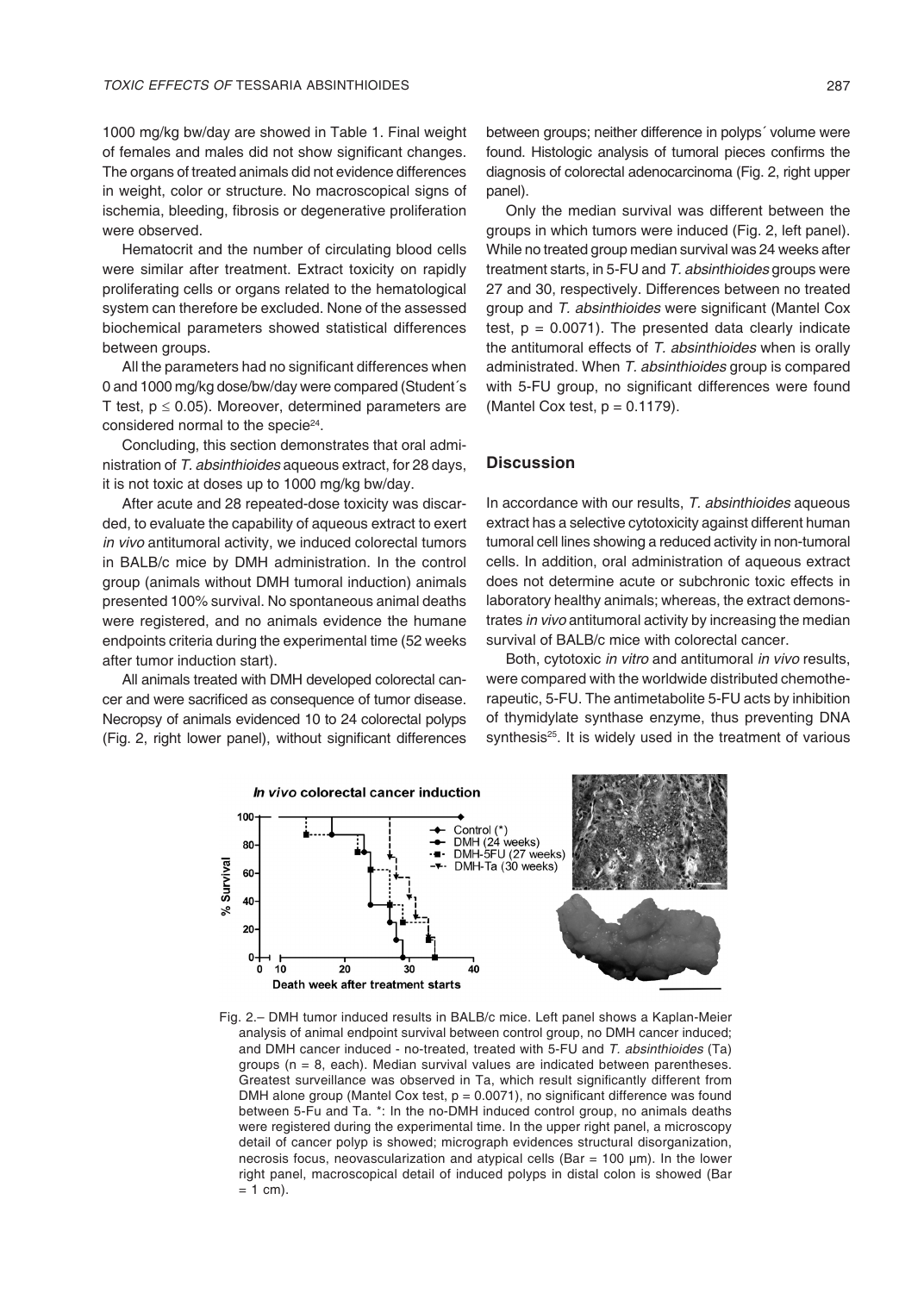malignancies like gastrointestinal, breast, colorectal, liver, skin, head and neck cancers<sup>26</sup>. Although 5-FU is generally well tolerated *in vivo*, it also possesses severe side effects such as: nephrotoxicity, hepatotoxicity, ototoxicity, and neurotoxicity27. *T. absinthioides* demonstrated activity, allowed us to compare its efficiency against cancer cells with 5-FU, with a reduced or absent secondary undesirably effects against non tumoral and healthy tissues.

Because *T. absinthioides* evidenced anticancer activity, a new window of cancer research was opened for this plant. It is remarkable that 61% of anticancer agents approved are natural derived products<sup>28</sup>. Some phytochemical components of the *T. absinthioides* aqueous extract are widely reported as active compounds against cancer cells. As examples, flavonoids actions are related to direct free radical scavenger, cytotoxicity and protection against pro-carcinogenic compounds<sup>29, 30</sup>; terpenes and sterols were described as cytotoxic compounds against several tumoral cells and potentiating pro-apoptotic agents<sup>31-33</sup>; while, vegetal derived tannins were demonstrated to act as cytotoxic by induction of antiproliferative and pro-apoptotic actions<sup>34, 35</sup>. In accordance to the exposed antecedents, reported chemical groups derived from *T. absinthioides* aqueous extract, represent a promissory field of study for plant-derived anti-cancer products.

Although, some *in vitro* studies were published using *T. absinthioides* natural derivatives, there were not previous reports of significant cytotoxicity against tumoral cell lines. Describing virucidal activity, García et al.<sup>9, 10</sup> reported lack cytotoxicity for Vero cells of the essential oils extracted from *T. absinthioides*. Other studies demonstrate the antiproliferative activity of semi-synthetic molecules derived from tessaric acid obtained from aerial parts of the plant; sensitive cell lines were A2780 (ovarian cancer), HBL-100 (non-tumoral epithelium), HeLa (uterine cervix adenocarcinoma), SW1573 (lung alveolar carcinoma), T-47D (breast adenocarcinoma) and WiDr (colorectal adenocarcinoma); curiously, in the same work, the natural derivative tessaric acid was reported as inactive<sup>36</sup>. Other study performed by Torres Carro et al.<sup>8</sup> reported nontoxic activity of hydro-alcoholic extract of *T. absinthioides* on RAW 264.7 (murine macrophages) at doses up to 200 μg/ ml; interestingly, phytochemical identification of this extract reported flavonoids, tannins, but not sterol/terpenes contents. In consequence, the cytotoxic results presented in the current work represent a valuable evidence of *T. absinthioides* natural extract activity on cancer cells. In relation to the cytotoxicity, it is important to remark, the capability of the aqueous extract to exert a selective cytotoxicity on tumoral cells. While the 5-FU shows an intermediate cytotoxicity on HBL-100 cell line, similar to the measured for HeLa uterine cervix cancer cells, the  $CV_{50}$ of *T. absinthioides* extract was the highest on non tumoral cells, been the double than values obtained for the extract on MCF-7 cells; and the triple of the value presented by

5-FU on the HBL-100. Altogether, the evidence show in this work make the aqueous extract an important material to perform bio-guided fractionation procedures destined to isolate and identify specific chemical molecules with oncologic relevance.

On the other side, the present results show that acute and repeated-doses of *T. absinthioides* do not exert undesirable effects; while it is widely accepted that, in laboratory animals, the common clinical side effects of 5-FU include myelosuppression, diarrhea, vomiting, mucositis, cardiotoxicity and neurotoxicity<sup>37</sup>. The obtained data about non-toxic consumption of *T. absinthioides* support their ethnopharmacological, culinary and biomedical uses. Moreover, they validate the *in vivo* experimentation of previous reported antiviral, anti-inflammatory and gastric cytoprotective agent properties<sup>7, 8, 11, 38</sup>. About its use as insecticidal<sup>9, 10</sup>, the results shown herein provide experimental data that exclude induction of toxic effects on vertebrate animals. Overall, the safety oral administration, analyzed together with the cytotoxicity against cancer cells and extract antitumoral effect, constitute strong evidence to promote investigation of *T. absinthioides* plant derivatives and its biomedical and biological properties.

When the antitumoral effects are considered, the median survival increase obtained by oral administration of *T. absinthioides*, indirectly indicates bioavailability, stability and activity of natural plant derivative/s on *in vivo* models. In the context of cancer research, the *in vivo* confirmation of the hypothesized antitumoral properties represents a critical result to ensure compound efficacy.

Despite its *in vivo* results, and the cytotoxic effects described against the human colorectal cancer cell line (HCT-116), it is not possible to stablish a clear correlation between the effective doses used in both models. In fact, the efficiency of *in vitro* cytotoxic assays to predict animal toxicity remains controversial<sup>39-42</sup>. In accordance with Huntjens et al*.* <sup>43</sup>*,* we consider that pharmacokinetic and pharmacodynamic data form the basis for scaling and predicting drug effects *in vivo*. Although, much more information needs to be explored about *T. absinthioides* antitumoral actions, the present work represents a well demonstrated report of plant value into the cancer research.

Altogether, the results presented in the current work open a new window about this plant research into the oncology field. Deep studies are required to elucidate the chemical structure of bioactive molecules, its pharmacological properties, the specific cellular responses, its related molecular pathways, and the capability of the compound to potentiate others current used chemotherapeutic agents.

In conclusion, the present work is a relevant report of *T. absinthioides* aqueous extract activity related to cancer. The natural compound evidence cytotoxic activity against different human tumoral cell lines, representative of glioblastoma, uterine cervix, colorectal and mammary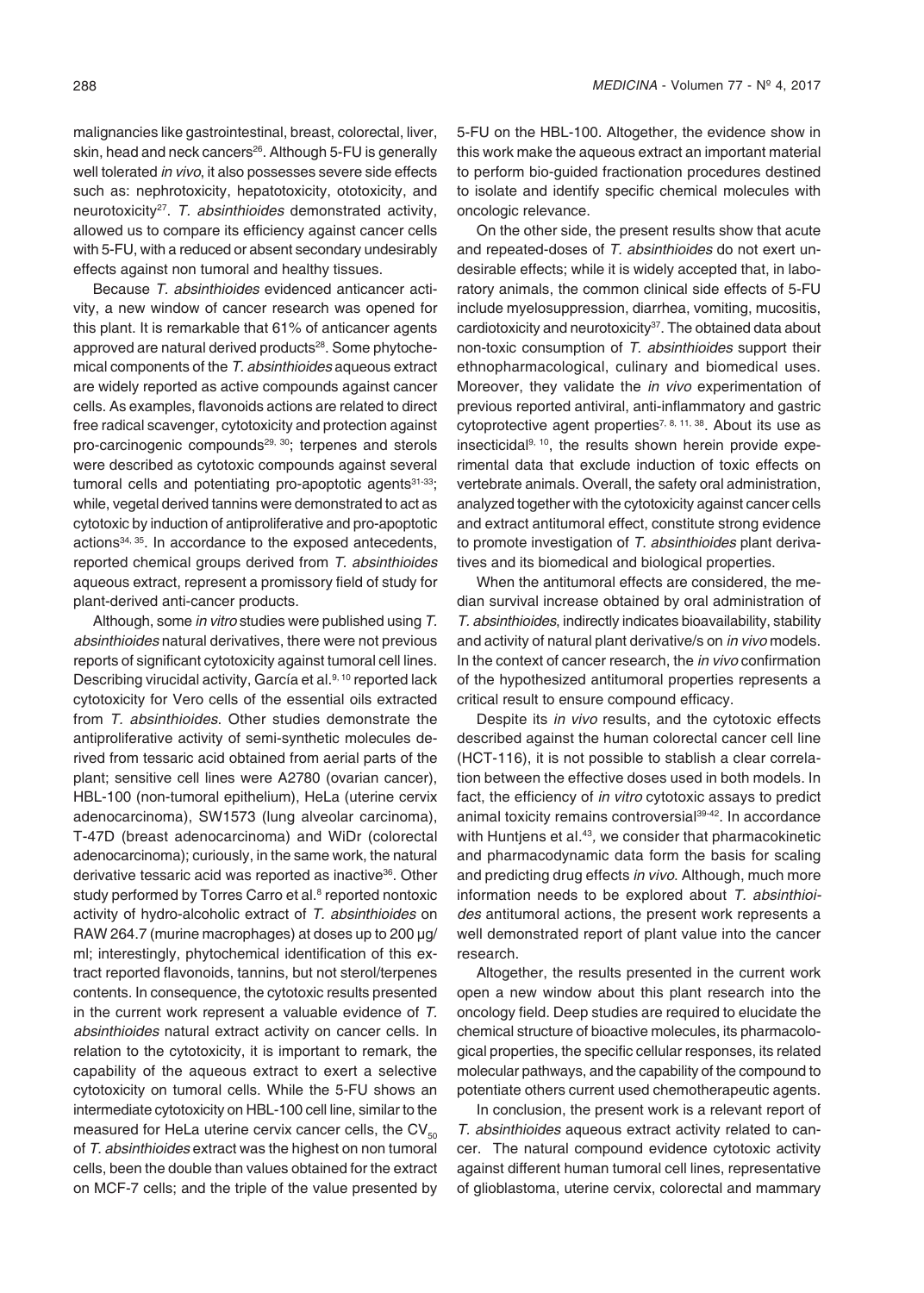adenocarcinomas; with a selective and significant diminished effects on non tumoral cells. Acute and dose-repeated *in vivo* administration of aqueous extract it is not toxic; in healthy animals, administration of plant derivatives does not induce neurobehavioral, anatomical, hematological, serological nor lethal effects. In mice induced colorectal cancer, oral administration of extract increases significantly the median survival. Altogether, the current work make the *T. absinthioides* derived products promising for cancer research and treatment.

**Acknowledgements**: This work was supported by 06/J473 grant, from *Secretaría de Ciencia, Técnica y Postgrado* (SeC-TyP) - *Universidad Nacional of Cuyo* – Argentina; PICT2014- 1877 grant, from Agencia Nacional de Promoción Científica y *Tecnológica* (ANPCyT) and *Instituto Nacional del Cáncer* (INC) grant, both from *Ministerio de Ciencia, Tecnología e Innovación Productiva* - Argentina; and grant 11220150100579CO, from Consejo Nacional de Investigaciones Científicas y Téc*nicas (CONICET)*.

**Conflict of interests:** None to declare

#### **References**

- 1. Kinghorn AD, Pan L, Fletcher JN, et al. The relevance of higher plants in lead compound discovery programs. *J Nat Prod* 2011; 74: 1539-55.
- 2. Kurina Sanz MB, Donadel OJ, Rossomando PC, et al. Sesquiterpenes from *Tessaria absinthioides*. *Phytochemistry* 1997; 44: 897-900.
- 3. Bailac P, Duschatzky C, Carrascull A, et al. Composition of the Essential Oils of *Tessaria absinthioides* (Hook et Arn.) D. Candole. *J Essent Oil Res* 2013; 10:89-91.
- 4. Barboza GE, Cantero JJ, Núñez C, et al. Medicinal plants: a general review and a phytochemical and ethnopharmacological screening of the native argentine flora. *Kurtziana* 2009; 34: 365.
- 5. Campos-Navarro R, Scarpa GF. The cultural-bound disease "empacho" in Argentina. A comprehensive botanicohistorical and ethnopharmacological review. *J Ethnopharmacol* 2013; 148: 349-60.
- 6. Madaleno IM, Delatorre-Herrera J. Popular medicine of Iquique, Tarapacá. *Idesia* 2013; 31: 67-78.
- 7. Visintini Jaime MF, Redko F, Muschietti LV, et al. *In vitro* antiviral activity of plant extracts from *Asteraceae* medicinal plants. *Virol J* 2013; 27: 245.
- 8. Torres Carro R, Isla MI, Ríos JL, et al. Anti-inflammatory properties of hydroalcoholic extracts of Argentine Puna plants. *Food Res Int* 2015; 67: 230-7.
- 9. García M, Sosa ME, Donadel OJ, et al. Effects of some sesquiterpenes on the stored-product insect *Tenebrio molitor* (Coleoptera: Tenebrionidae). *Rev Soc Entomol Argent* 2003; 62: 17-26.
- 10. García M, Sosa ME, Donadel OJ, et al. Allelochemical effects of eudesmane and eremophilane sesquiterpenes on *Tribolium castaneum* larvae. *J Chemical Ecology* 2003; 29: 175-87.
- 11. Donadel OJ, Guerreiro E, María AO, et al. Gastric cytoprotective activity of ilicic aldehyde: structure–activity relationships. *Bioorg Med Chem Lett* 2005; 15: 3547-50.
- 12. Afaq SH, Siddiqui MMH, Tajuddin SA. In: Publication Division ed, Standardization of Herbal Drugs.1st ed. Aligarth: AMU Press, 1994, p 66,100,143-146.
- 13. Evans WC. Alkaloids. In: Saunders W.S, ed. Trease and Evans Pharmacognosy, 15th ed. New York: Elsevier Health Science, 2002, pp 333-93.
- 14. Fornasworth WR. Biological and phytochemical screening of plants. *J Pharma Sci* 1966; 55: 225.
- 15. Khan R, Zakir M, Afaq SH, et al. Activity of solvent extracts of *Prosopis spicigera*, Zingiber officinale and *Trachyspermum ammi* against multidrug resistant bacterial and fungal strains. *J Infect Dev Ctries* 2010; 4: 292-300.
- 16. Herborne JB. The terpenoids. In: Jeffrey Barry, ed. Phytochemical methods: A Guide to Modern Techniques of Plant Analysis, 1st ed. London-New York: Chapman and Hall Ltd, 1973, pp 90-131.
- 17. Evans WC. Carbohydrates. In: Saunders W.S, ed, Trease and Evans Pharmacognosy. 15th ed. New York: Elsevier Health Science, 2002, p 191-213.
- 18. Evans WC. Basic metabolic pathways and the origin of secondary metabolites. In: Saunders W.S, ed. Trease and Evans Pharmacognosy. 15th ed. New York: Elsevier Health Science, 2002, pp 150-69.
- 19. Evans WC. Saponins, cardioactive drugs and other steroids. In: Saunders W.S, ed. Trease and Evans Pharmacognosy. 15th ed. New York: Elsevier Health Science, 2002, p 289-314.
- 20. Tambe VD, Bhambar RS. Estimation of total phenol, tannin, alkaloid and flavonoid in *Hibiscus Tiliaceus* Linn. Wood extracts. *Journal of Pharmacognosy and Phytochemistry* 2014; 2: 41-7.
- 21. OECD (Organization for Economic Cooperation and Development). Guideline for the Testing of Chemicals. Test N° 420: Acute Oral Toxicity – Fixed Dose Procedure. 2002. In: http://www.oecd-ilibrary.org/environment/oecd*guidelines-for-the-testing-of-chemicals-section-4-healtheffects\_20745788*; consulted 29/03/2017.
- 22. OECD (Organization for Economic Cooperation and Development). Guideline for the Testing of Chemicals. Test N° 407: Repeated Dose 28-Day Oral Toxicity Study in Rodents. 2008. In: http://www.oecd-ilibrary.org/environment/oecd-guidelines-for-the-testing-of-chemicals-sec*tion-4-health-effects\_20745788*; consulted 29/03/2017.
- 23. Deng S, Hu B, An HM, et al. Teng-Long-Bu-Zhong-Tang, a Chinese herbal formula, enhances anticancer effects of 5-Fluorouracil in CT26 colon carcinoma. *BMC Complement Altern Med* 2013; 13: 128.
- 24. Sharp PE, La Regina MC. In: Laboratory rat. Boca Raton (US): CRC Press LLC, 1998.
- 25. Lemaire L, Malet Martino MC, Forni MD, et al. Cardiotoxicity of commercial 5-fluorouracil vials stems from the alkaline hydrolysis of this drug. *Br J Cancer* 2000; 66: 119-27.
- 26. Miura K, Kinouchi M, Ishida K, et al. 5-fu metabolism in cancer and orally-administrable 5-fu drugs. *Cancers (Basel)* 2010; 2: 1717-30.
- 27. Wang S, Zhu F, Marcone MF. Staghorn sumac reduces 5-fluorouracil-induced toxicity in normal cells. *J Med Food* 2015; 18: 938-40.
- 28. Kumar V. Potential medicinal plants for CNS disorders: an overview. *Phytother Res* 2006; 20: 1023-35.
- 29. Alhusainy W, Williams GM, Jeffrey AM, et al. The natural basil flavonoid nevadensin protects against a methyleugenol-induced marker of hepatocarcinogenicity in male F344 rat. *Food Chem Toxicol* 2014; 74: 28-34.
- 30. Kaur P, Kaur V, Kumar M, et al. Suppression of SOS response in E. coli PQ 37, antioxidant potential and antiproliferative action of methanolic extract of *Pteris vittata* L. on human MCF-7 breast cancer cells. *Food Chem Toxicol* 2014; 74: 326-33.